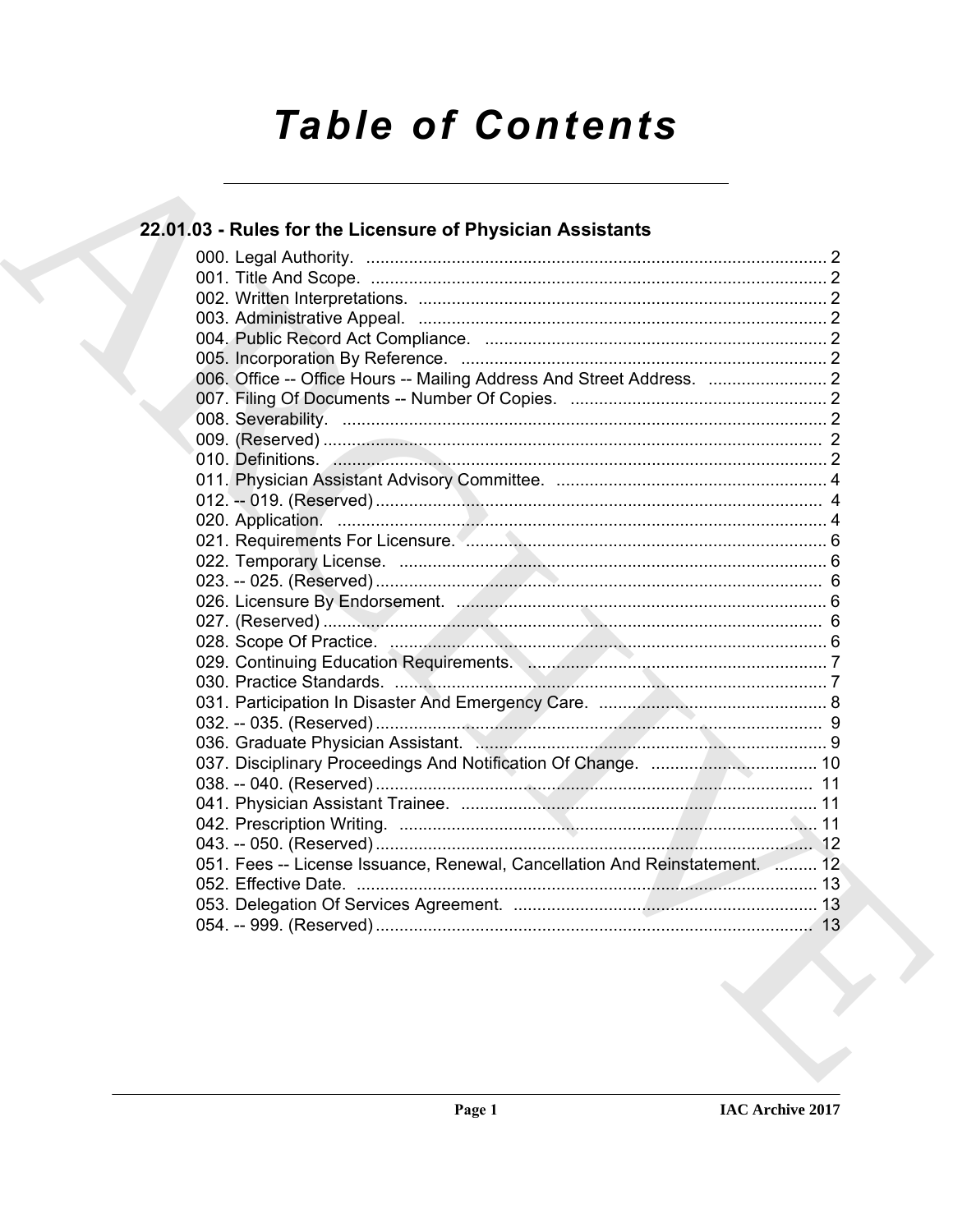#### **IDAPA 22 TITLE 01 CHAPTER 03**

#### **22.01.03 - RULES FOR THE LICENSURE OF PHYSICIAN ASSISTANTS**

#### <span id="page-1-1"></span><span id="page-1-0"></span>**000. LEGAL AUTHORITY.**

Pursuant to Section 54-1806(2), Idaho Code, the Idaho State Board of Medicine is authorized to promulgate rules to govern activities of persons licensed under these rules to practice as physician assistants and graduate physician assistants under the supervision of persons licensed to practice medicine and surgery or osteopathic medicine and surgery in Idaho. (3-16-04) surgery in Idaho.

#### <span id="page-1-2"></span>**001. TITLE AND SCOPE.**

**01.** Title. These rules shall be cited as IDAPA 22.01.03, "Rules for the Licensure of Physician (3-19-99) Assistants." (3-19-99)

**02. Scope**. Pursuant to Idaho Code, Section 54-1807(2), physician assistants and graduate physician assistants must be licensed with the Board prior to commencement of activities. (3-16-04)

#### <span id="page-1-3"></span>**002. WRITTEN INTERPRETATIONS.**

Written interpretations of these rules in the form of explanatory comments accompanying the notice of proposed rulemaking that originally proposed the rules and review of comments submitted in the rulemaking process in the adoption of these rules are available for review and copying at cost from the Board of Medicine, 1755 Westgate Drive. Suite 140, P.O. Box 83720, Boise, Idaho 83720-0058. (3-16-04) Drive, Suite 140, P.O. Box 83720, Boise, Idaho 83720-0058.

#### <span id="page-1-4"></span>**003. ADMINISTRATIVE APPEAL.**

All contested cases shall be governed by the provisions of IDAPA 04.11.01, "Idaho Rules of Administrative Procedures of the Attorney General" and IDAPA 22.01.07, "Rules of Practice and Procedure of the Board of Medicine." (3-15-02)  $\text{Medicine."}$  (3-15-02)

#### <span id="page-1-5"></span>**004. PUBLIC RECORD ACT COMPLIANCE.**

These rules have been promulgated according to the provisions of Title 67, Chapter 52, Idaho Code, and are public records. (3-15-02) records.  $(3-15-02)$ 

#### <span id="page-1-6"></span>**005. INCORPORATION BY REFERENCE.**

There are no documents incorporated by reference into this rule. (3-15-02)

#### <span id="page-1-7"></span>**006. OFFICE -- OFFICE HOURS -- MAILING ADDRESS AND STREET ADDRESS.**

**CHAPTER 03**<br> **CHAPTER 03**<br> **CHAPTER 03**<br> **CHAPTER 03**<br> **CHAPTER CONSULT UNITS CORT THE LOCENSIUR OF PHYSICIAN ASSISTANTS**<br> **CHAPTER CONSULT UNITS CORT THE CONSULT CONSULT CONSULT CONSULT CONSULT CONSULT CONSULT CONSULT C** The central office of the Board of Medicine will be in Boise, Idaho. The Board's mailing address, unless otherwise indicated, will be Idaho State Board of Medicine, P.O. Box 83720, Boise, Idaho 83720-0058. The Board's street address is 1755 Westgate Drive, Suite 140, Boise, Idaho 83704. The telephone number of the Board is (208) 327- 7000. The Board's facsimile (FAX) number is (208) 327-7005. The Board's office hours for filing documents are 8 a.m. to  $5$  p.m.

#### <span id="page-1-8"></span>**007. FILING OF DOCUMENTS -- NUMBER OF COPIES.**

All documents in rulemaking or contested case proceedings must be filed with the office of the Board. (3-29-17)

#### <span id="page-1-9"></span>**008. SEVERABILITY.**

The sections and subsections of these rules are presumed severable unless specifically provided to the contrary. If any rule, or part thereof, or the application of such rule to any person or circumstance is declared invalid, that invalidity does not affect the validity of any remaining portion. (4-9-09)

#### <span id="page-1-10"></span>**009. (RESERVED)**

#### <span id="page-1-11"></span>**010. DEFINITIONS.**

<span id="page-1-13"></span><span id="page-1-12"></span>**01. Alternate Supervising Physician**. A physician registered with the Board, as set forth in IDAPA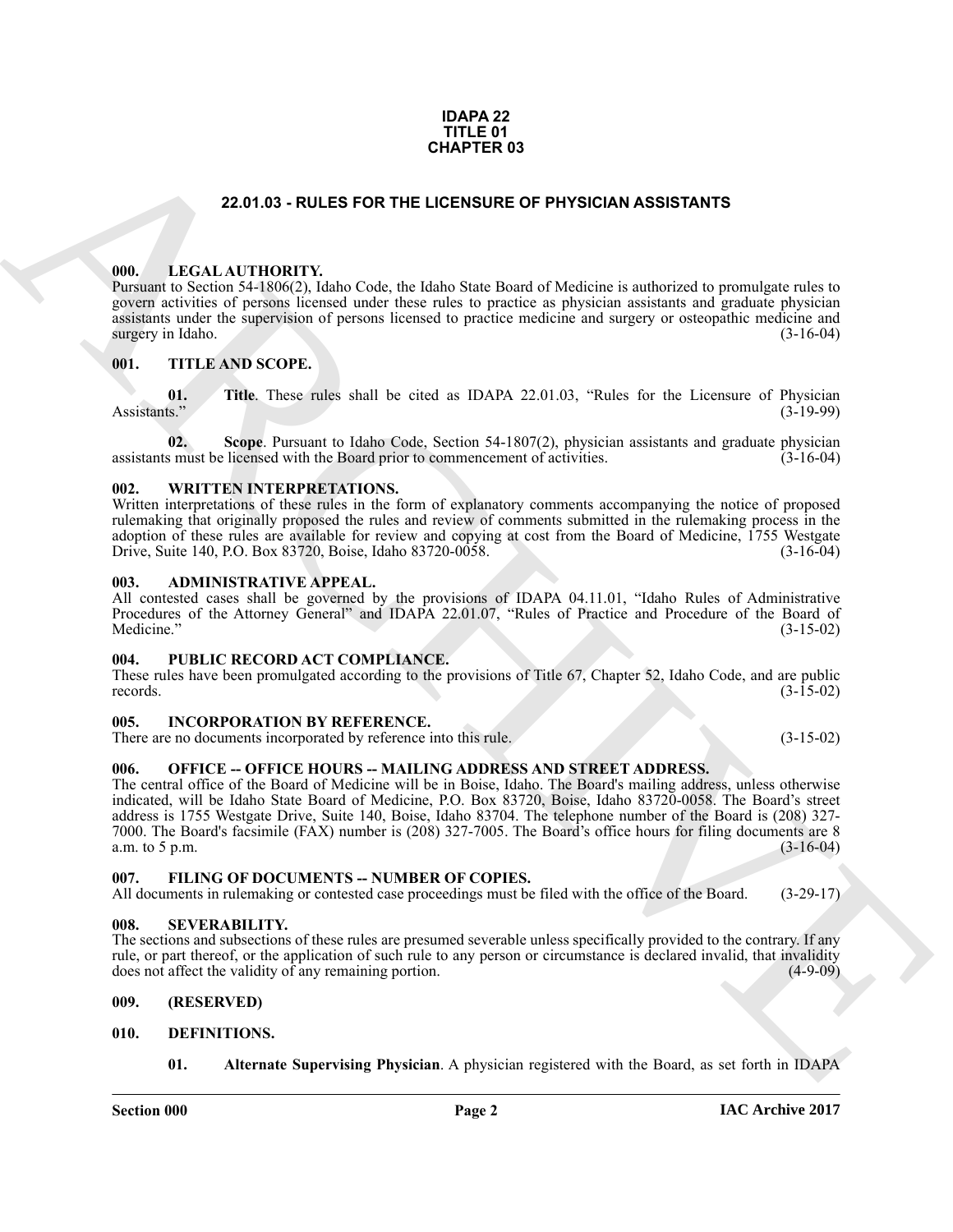**Solution** of the significant of the basic in dependent of Succession and Reported Associates and the significant experimental and the significant of the significant of the significant of the significant of the significan 22.01.04, "Rules of the Board of Medicine for Registration of Supervising and Directing Physicians," under an agreement as defined in these rules, who is responsible for supervising the physician assistant or graduate physician assistant in the temporary absence of the supervising physician. The alternate supervising physician shall accept full medical responsibility for the performance, practice, and activities of such licensee being supervised. An alternate supervising physician shall not supervise more than three (3) physician assistants or graduate physician assistants contemporaneously. The Board, however, may authorize an alternate supervising physician to supervise a total of six (6) such licensees contemporaneously if necessary to provide adequate medical care and upon prior petition documenting adequate safeguards to protect the public health and safety. (3-16-04)

**Approved Program.** A course of study for the education and training of physician assistants which is accredited by the Accreditation Review Commission on Education for Physician Assistants (ARC-PA) or predecessor agency or equivalent agency recognized by the Board as recommended by the Committee. (3-29-17) predecessor agency or equivalent agency recognized by the Board as recommended by the Committee.

<span id="page-2-2"></span><span id="page-2-1"></span><span id="page-2-0"></span>**03. Board**. The Idaho State Board of Medicine established pursuant to Section 54-1805, Idaho Code. (3-16-04)

**04. Delegation of Services (DOS) Agreement**. A written document mutually agreed upon and signed and dated by the licensed physician assistant or graduate physician assistant and supervising and alternate supervising physician that defines the working relationship and delegation of duties between the supervising physician and the licensee as specified by Board rule. The Board shall review the written delegation of services agreement and may review job descriptions, policy statements, or other documents that define the responsibilities of the physician assistant or graduate physician assistant in the practice setting, and may require such changes as needed to achieve compliance with these rules, and to safeguard the public. (4-9-09) compliance with these rules, and to safeguard the public.

<span id="page-2-3"></span>**05. Graduate Physician Assistant**. A person who is a graduate of an approved program for the education and training of physician assistants and who meets all the requirements in this chapter for Idaho licensure,<br>(3-16-04) but: (3-16-04)

**a.** Has not yet taken and passed the certification examination and who has been authorized by the Board, as defined in Subsection 036.01 of these rules, to render patient services under the direction of a supervising physician for a period of six (6) months: or physician for a period of six  $(6)$  months; or

**b.** Has passed the certification examination but who has not yet obtained a college baccalaureate degree and who has been authorized by the Board, as defined in Subsection 036.02 of these rules, to render patient services under the direction of a supervising physician for a period of not more than five (5) years. (3-16 services under the direction of a supervising physician for a period of not more than five  $(5)$  years.

<span id="page-2-4"></span>**Physician**. A physician who holds a current active license issued by the Board to practice medicine and surgery or osteopathic medicine and surgery in Idaho and is in good standing with no restrictions upon or actions taken against his license. (3-16-04)

<span id="page-2-5"></span>**07. Physician Assistant**. A person who is a graduate of an approved program and who is qualified by specialized education, training, experience and personal character, as defined in Section 021 of these rules, and who has been licensed by the Board to render patient services under the direction of a supervising and alternate supervising physician. (4-9-09) supervising physician.

<span id="page-2-6"></span>**08. Physician Assistant Trainee**. A person who is undergoing training at an approved program as a physician assistant and registered with the Board.

<span id="page-2-8"></span>**09. Supervision**. The direction and oversight of the activities of and patient services provided by a physician assistant or graduate physician assistant by a supervising physician or alternate supervising physician who accepts full medical responsibility with respect thereto. The constant physical presence of the supervising or alternate supervising physician is not required as long as the supervisor and such licensee are or can be easily in contact with one another by radio, telephone, or other telecommunication device. The scope and nature of the supervision shall be outlined in a delegation of services agreement, as defined in Subsection 030.04 of these rules. (3-29-17)

<span id="page-2-7"></span>**10. Supervising Physician**. A physician registered by the Board, as set forth in IDAPA 22.01.04, "Rules of the Board of Medicine for Registration of Supervising and Directing Physicians," and under an agreement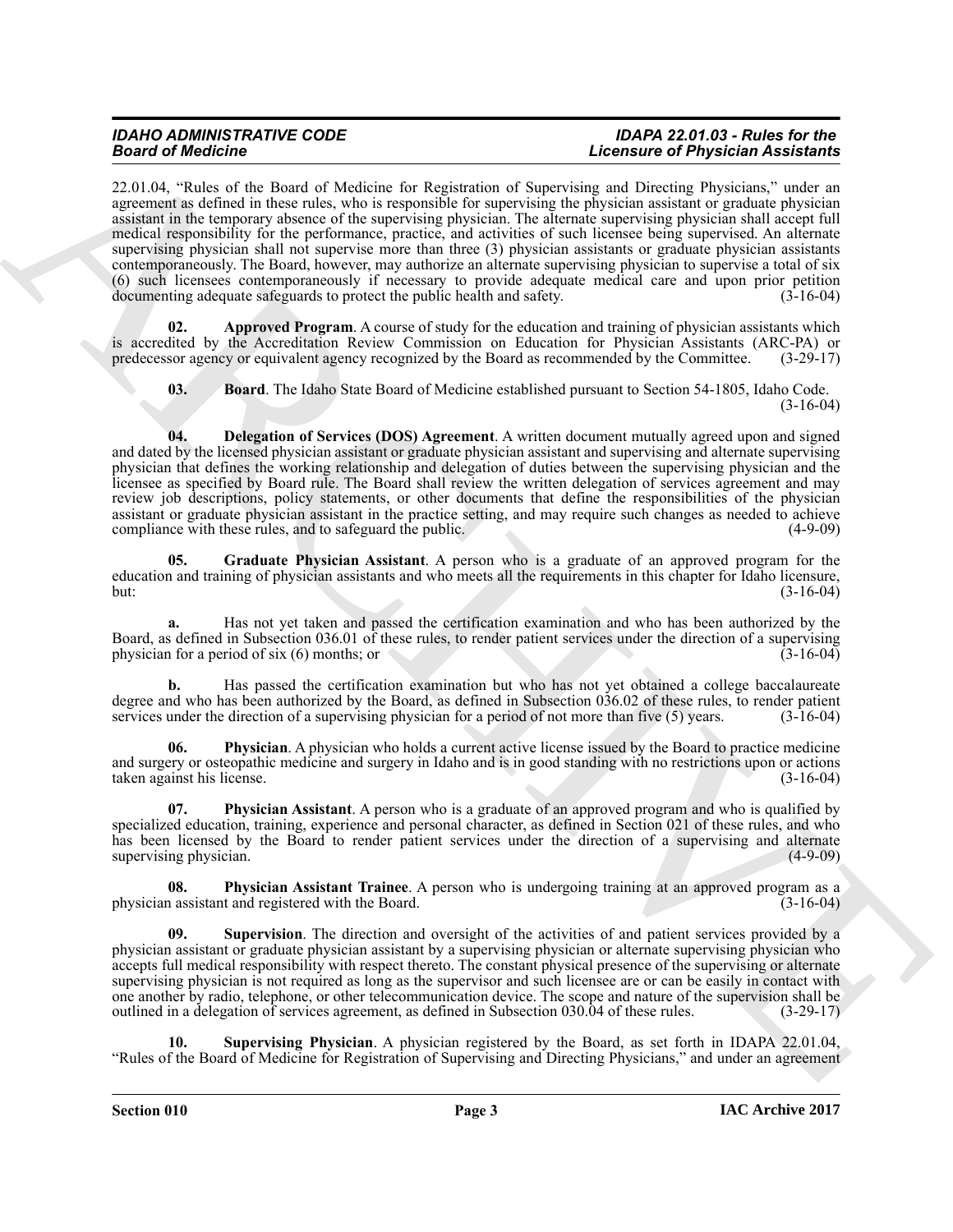as defined in Subsection 030.04 of these rules, who is responsible for the direction and supervision of the activities of and patient services provided by the physician assistant or graduate physician assistant. The supervising physician accepts full medical responsibility for the activities of and patient services provided by such licensee. A supervising physician shall not supervise more than a total of three (3) physician assistants or graduate physician assistants contemporaneously. The Board, however, may authorize a supervising physician to supervise a total of six (6) such licensees contemporaneously if necessary to provide adequate medical care and upon prior petition documenting adequate safeguards to protect the public health and safety. (3-29-17) adequate safeguards to protect the public health and safety.

#### <span id="page-3-5"></span><span id="page-3-0"></span>**011. PHYSICIAN ASSISTANT ADVISORY COMMITTEE.**

<span id="page-3-7"></span>A Physician Assistant Advisory Committee is hereby created and made a part of the Idaho State Board of Medicine, pursuant to adoption of Resolution 01-093.

**EXAMPLE AND EXAMPLE AND ARCHIVES CONSULTIVE CONSULTIVE CONSULTIVE CONSULTIVE CONSULTIVE CONSULTIVE CONSULTIVE CONSULTIVE AND ARCHIVES CONSULTIVE CONSULTIVE CONSULTIVE CONSULTIVE CONSULTIVE CONSULTIVE CONSULTIVE CONSULTIV 01. Committee Appointments**. The Board shall appoint the members of the Physician Assistant Advisory Committee. In making appointments to the Committee, the Board shall give consideration to recommendations made by professional organizations of physician assistants and physicians. If recommendations are not made within sixty (60) days of notification and request, the Board may make appointments of any qualified individuals. In the event of a vacancy in one (1) of the positions, professional organizations may recommend, as soon as practical, at least two (2) and not more than three (3) persons to fill that vacancy. The Board shall appoint, as soon as practical, one (1) person, who shall fill the unexpired term. If such professional organizations do not provide a recommendation, the Board shall appoint a person to the unexpired term. The Board may remove any Committee member for misconduct, incompetency, or neglect of duty after giving the member a written statement of the charges and an opportunity to be heard thereon. The Executive Director of the Idaho State Board of Medicine shall serve as the Executive Director to the Physician Assistant Advisory Committee. (3-16-04) the Executive Director to the Physician Assistant Advisory Committee.

<span id="page-3-9"></span>**02. Makeup of Committee**. The Committee shall consist of three (3) members appointed by the Board. Each member shall be currently licensed as a physician assistant in Idaho and has been actively practicing as a physician assistant in Idaho for three (3) year immediately preceding appointment. Members will serve a term of three (3) years and terms will be staggered. Members may serve two (2) successive terms. The Committee shall elect a chairman from its membership. The Committee shall meet as often as necessary to fulfill its responsibilities.<br>Members will be compensated according to Section 59-509(n), Idaho Code. (3-16-04) Members will be compensated according to Section  $59-509(n)$ , Idaho Code.

<span id="page-3-8"></span>**03. Final Decisions**. The Committee shall have no authority to revoke licenses or impose limitations or conditions on licenses issued under this chapter and shall be authorized only to make recommendations to the Board. The Board shall make all final decisions with respect thereto. (3-16-04)

**04. Board Affiliation**. The Committee will work in the following areas in conjunction with and make recommendations to the Board and will perform such other duties and functions assigned to the Committee by the Board, including:

<span id="page-3-6"></span>**a.** Evaluating the qualifications of applicants for licensure and registration; (3-16-04)

**b.** Performing investigations of misconduct and making recommendations regarding discipline; (3-16-04)

**c.** Maintaining a list of currently licensed physician assistants and graduate physician assistants in this state; and  $(3-16-04)$ state; and  $(3-16-04)$ 

**d.** Advising the Board on rule changes necessary to license and regulate physician assistants and graduate physician assistants in this state. (3-16-04)

#### <span id="page-3-1"></span>**012. -- 019. (RESERVED)**

#### <span id="page-3-3"></span><span id="page-3-2"></span>**020. APPLICATION.**

<span id="page-3-4"></span>**01. License Applications**. All applications for licensure as physician assistants and graduate physician assistants shall be made to the Board on forms supplied by the Board and include the nonrefundable application fee. The application form shall be verified and shall require the following: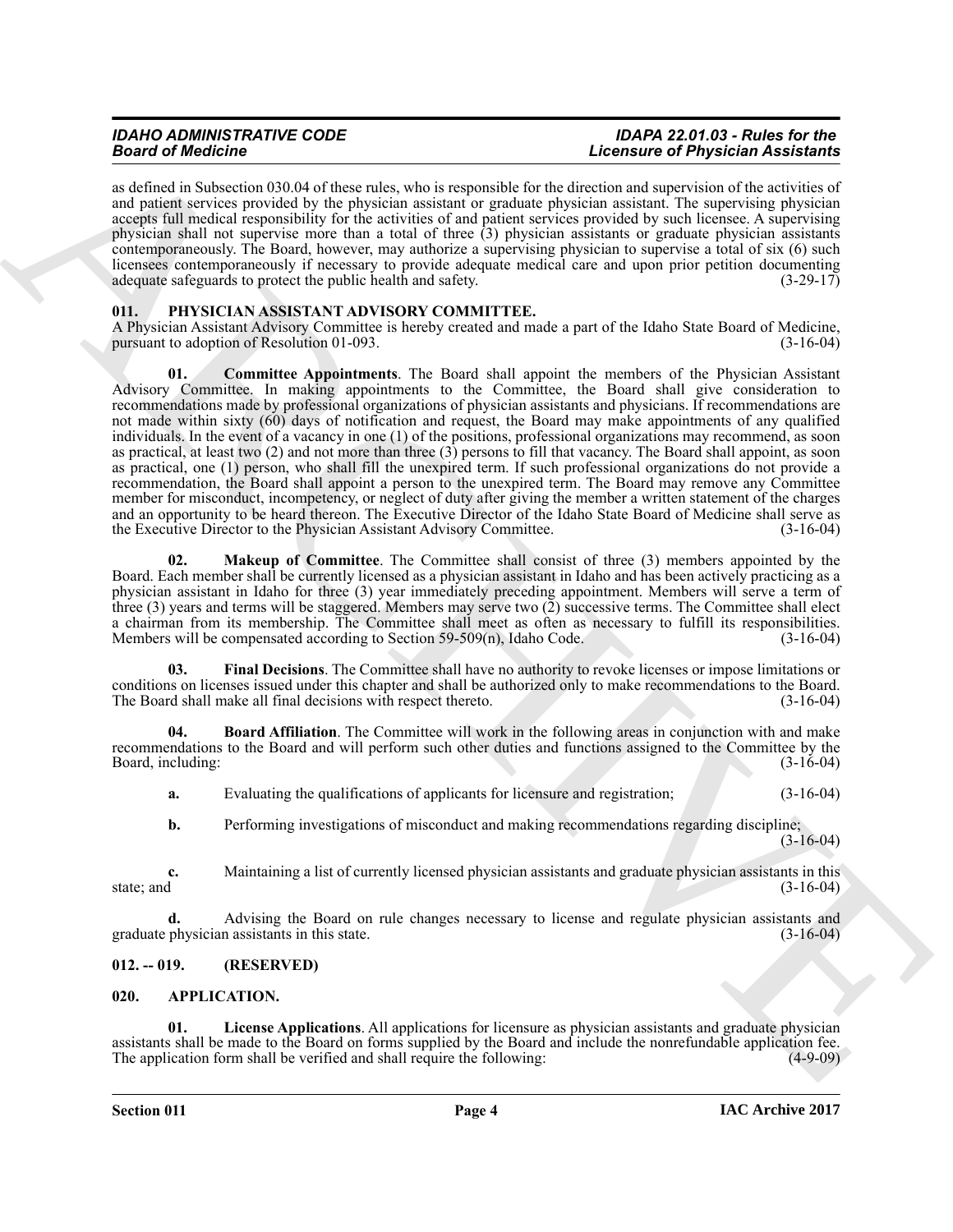**Example of Physician Assistance**<br> **Example the constraints** (**Example of Physician Assistance**<br>
The constraints of the constraints of the constraints of the constraints of the constraints of the constraints of the constr **a.** Certificate of graduation from an approved program as defined in Subsection 010.02 and evidence of having received a college baccalaureate degree from a nationally accredited school with a curriculum approved by the United States Secretary of Education, the Council for Higher Education Accreditation, or both, or from a school accredited by another such agency approved by the Board. (3-29-17)

**b.** Proof of current certification by the National Commission on Certification of Physician Assistants r certifying agency approved by the Board: (3-29-17) or similar certifying agency approved by the Board;

The disclosure of any criminal charges, convictions or guilty pleas against the applicant other than ness; (4-9-09) minor traffic offenses;

**d.** The current mental and physical condition of the applicant, together with disclosure of any previous physical or mental illness which may impact the applicant's ability to render patient services as a physician assistant or graduate physician assistant: (4-9-09) or graduate physician assistant;

**e.** The disclosure of any past or pending medical malpractice actions against the applicant, and the sor settlements, if any, of such claims exceeding fifty thousand dollars (\$50,000); (4-9-09) judgments or settlements, if any, of such claims exceeding fifty thousand dollars (\$50,000);

The disclosure of any disciplinary action by any country or state board of medicine, medical relations of medicine in the state of medicine in the state of the state of the state of the state of the state of the state of t society, professional society, hospital or institution staff;

The disclosure of the refusal to issue or renew a license to render patient services as a physician ate physician assistant by any state. Canadian or foreign licensing authority: (4-9-09) assistant or graduate physician assistant by any state, Canadian or foreign licensing authority;

**h.** References to include one (1) letter of recommendation signed by a licensed physician who have use applicant professionally for at least one (1) year; known the applicant professionally for at least one  $(1)$  year;

**i.** An unmounted photograph of the applicant, of adequate size and clarity to identify the applicant and no larger than four inches tall by three inches wide  $(4'' \times 3'')$ , taken not more than one (1) year prior to the date of the application:  $(4-9-09)$ the application;

**j.** A certified copy of a full set of the applicant's fingerprints on forms supplied by the board which shall be forwarded to the Idaho Department of Law Enforcement and to the FBI Identification Division for the purpose of a fingerprint-based criminal history check of the Idaho central criminal database and the Federal Bureau of Investigation criminal history database;

**k.** The employment history and past practice locations of the applicant; (4-9-09)

**l.** Each state or country in which the applicant has applied for a license to practice as physician or graduate physician assistant assistant or graduate physician assistant;

**m.** Each state or country wherein the applicant is licensed to practice as physician assistant or graduate n assistant; and (4-9-09) physician assistant; and

**n.** Such other information or examinations as the Board deems necessary to identify and evaluate the  $\frac{1}{3}$  credentials and competency. (4-9-09) applicant's credentials and competency.

<span id="page-4-1"></span>**02. Reapplication**. If more than two (2) years have elapsed since a licensed physician assistant or graduate physician assistant has actively engaged in practice, reapplication to the Board as a new applicant is required. The Board may require evidence of an educational update and close supervision to assure safe and qualified performance. (3-16-04)

<span id="page-4-0"></span>**03. Application Expiration**. An application for licensure that is not granted or license not issued within one (1) year from the date the application is received by the Board shall expire. However, the applicant may file an application to the Committee for an extension. In its discretion, the Committee may make a determination if extraordinary circumstances exist that justify extending the one (1) year time period up to an additional one (1) year.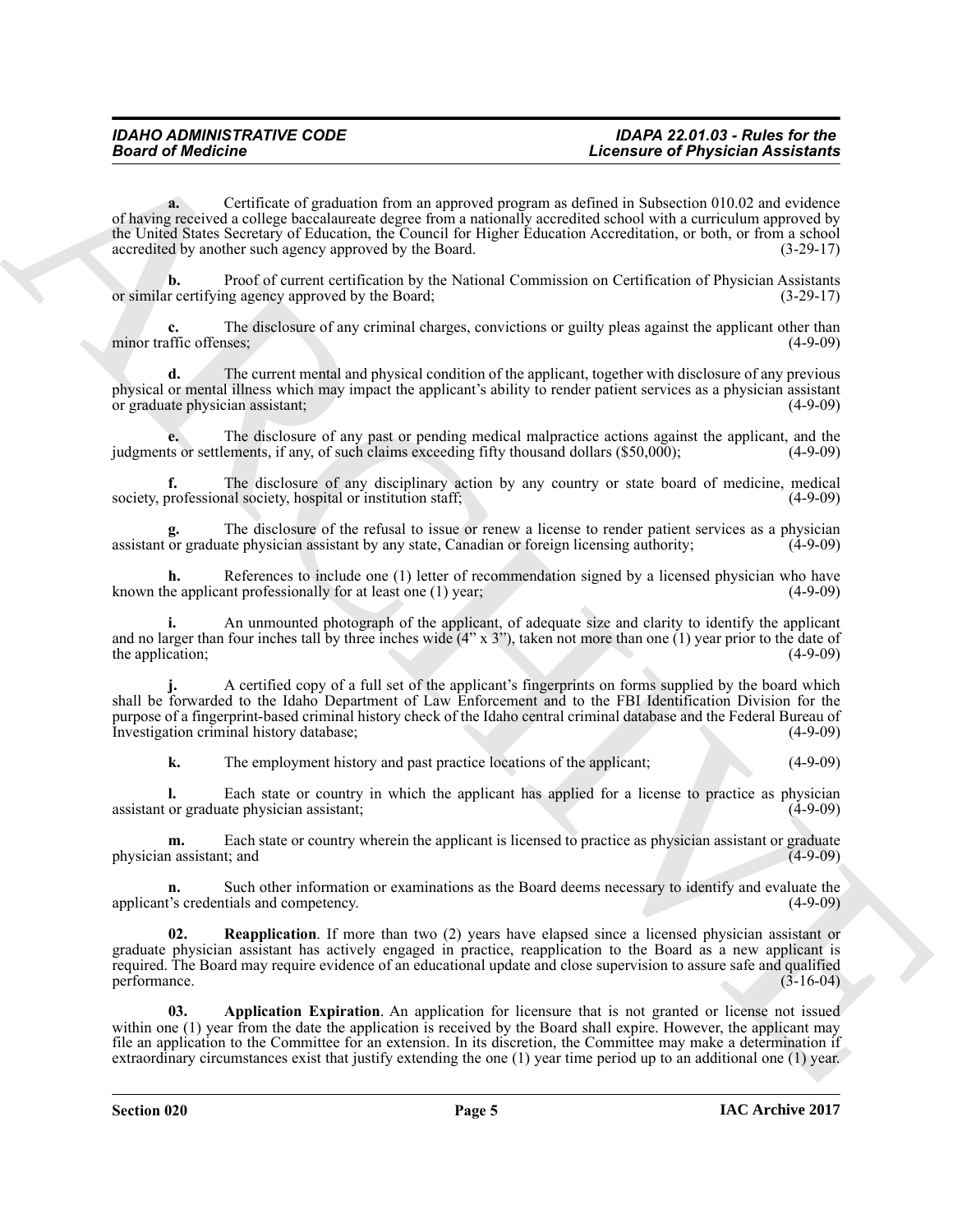The Committee can recommend to the Board to grant the request for such extension of time. The Board shall make all final decisions with respect thereto. (3-29-17) final decisions with respect thereto.

#### <span id="page-5-7"></span><span id="page-5-0"></span>**021. REQUIREMENTS FOR LICENSURE.**

<span id="page-5-13"></span>**01. Residence**. No period of residence in Idaho shall be required of any applicant, however, each applicant for licensure must be legally able to work and live in the United States. Original documentation of lawful presence in the United States must be provided upon request only. The Board shall refuse to issue a license or renew a license if the applicant is not lawfully present in the United States. (4-9-09) a license if the applicant is not lawfully present in the United States.

<span id="page-5-11"></span>**02. English Language**. Each applicant shall speak, write, read, understand and be understood in the anguage. Evidence of proficiency in the English language must be provided upon request only. (4-9-09) English language. Evidence of proficiency in the English language must be provided upon request only.

<span id="page-5-10"></span>**03. Educational Requirement**. Applicants for licensure shall have completed an approved program as defined in Subsection 010.02 and shall provide evidence of having received a college baccalaureate degree from a nationally accredited school with a curriculum approved by the United States Secretary of Education, the Council for Higher Education Accreditation, or both, or from a school accredited by another such agency approved by the Board.  $(3-29-17)$ 

<span id="page-5-8"></span>**04. Certification**. Current certification by the National Commission on Certification of Physician is or similar certifying agency approved by the Board. (3-29-17) Assistants or similar certifying agency approved by the Board.

**05. Personal Interview**. The Board may at its discretion, require the applicant or the supervising or both to appear for a personal interview. physician or both to appear for a personal interview.

#### <span id="page-5-12"></span><span id="page-5-9"></span>**06. Completion of Form**. (3-16-04)

**a.** If the applicant is to practice in Idaho, he must submit payment of the prescribed fee and a d form provided by the Board indicating: (3-16-04) completed form provided by the Board indicating:

The applicant has completed a delegation of services agreement signed by the applicant, cian and alternate supervising physicians; and  $(3-16-04)$ supervising physician and alternate supervising physicians; and

ii. The agreement is on file at each practice location and the address of record of the supervising and at the central office of the Board: or (3-16-04) physician and at the central office of the Board; or (3-16-04)

**b.** If the applicant is not to practice in Idaho, he must submit payment of the prescribed fee and a completed form provided by the Board indicating the applicant is not practicing in Idaho and prior to practicing in Idaho, the applicant will meet the requirements of Subsections 021.06.a.i. and 021.06.a.ii. (3-29-17) Idaho, the applicant will meet the requirements of Subsections 021.06.a.i. and 021.06.a.ii.

#### <span id="page-5-15"></span><span id="page-5-1"></span>**022. TEMPORARY LICENSE.**

Example of Physician characteristics and the state of Physician Assistantis ( $\mu$ Example of Physician Assistantis)<br>
Let Commute can covariant the Board of Philosophy Control and the state of the state of Physician Control Temporary licenses may be issued exclusively to those applicants who appear to be eligible after submission of completed applications for active physician assistant licenses but such licenses subject to pending results of fingerprint-based criminal history checks of the Idaho central criminal database and the Federal Bureau of Investigation criminal history database. The temporary license shall be valid from the date of issuance to the next regular meeting of the Board, unless extended by the Board upon extenuating circumstances. (3-27-13) regular meeting of the Board, unless extended by the Board upon extenuating circumstances.

#### <span id="page-5-2"></span>**023. -- 025. (RESERVED)**

#### <span id="page-5-6"></span><span id="page-5-3"></span>**026. LICENSURE BY ENDORSEMENT.**

Reciprocal licensure or licensure by endorsement is not permitted and applicants currently registered or licensed in other states must comply with the requirements set forth in Section 021 in order to be licensed in Idaho. (3-19-99)

#### <span id="page-5-4"></span>**027. (RESERVED)**

#### <span id="page-5-14"></span><span id="page-5-5"></span>**028. SCOPE OF PRACTICE.**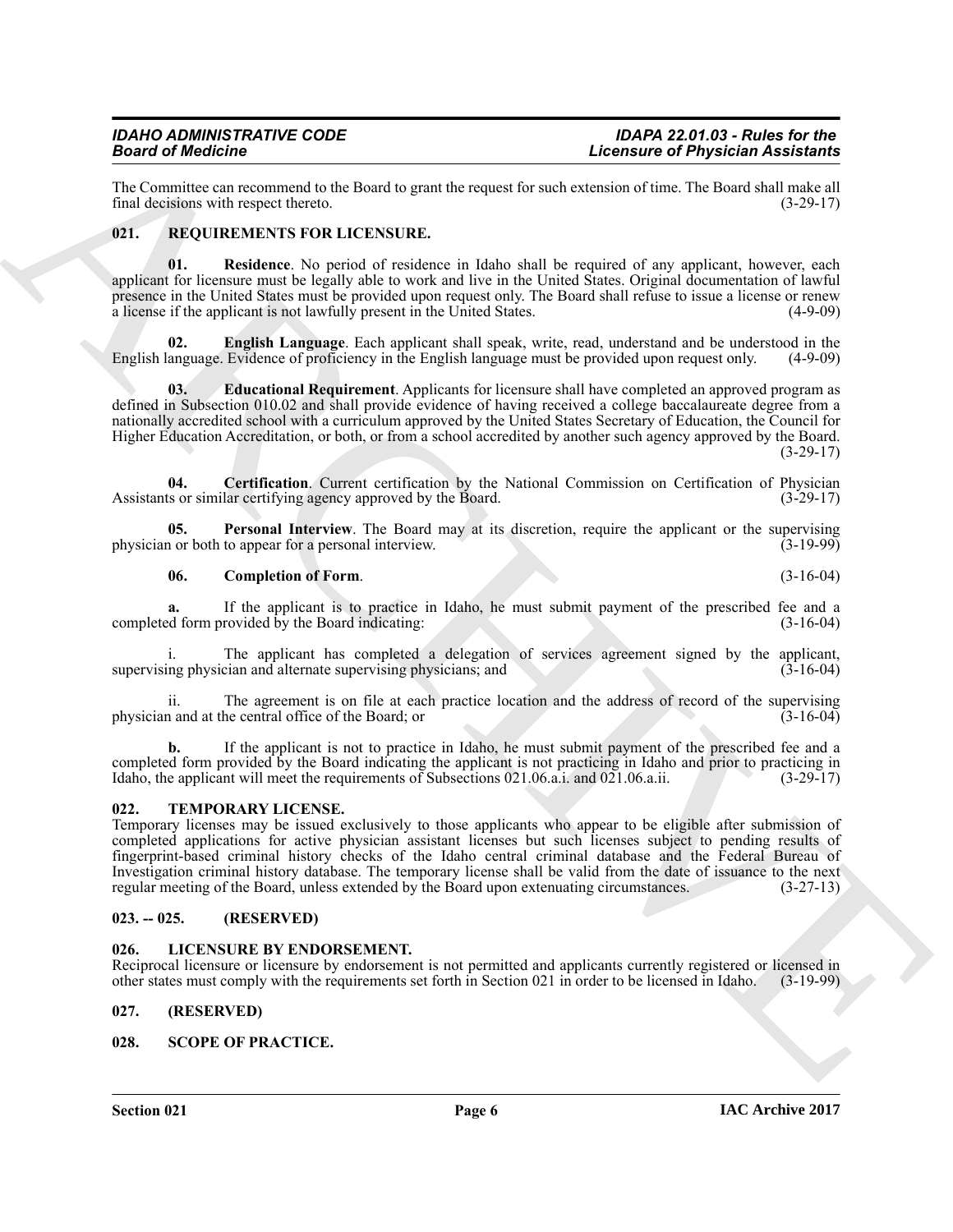## *IDAHO ADMINISTRATIVE CODE IDAPA 22.01.03 - Rules for the*

## *Board of Medicine Licensure of Physician Assistants*

<span id="page-6-10"></span>**01. Scope**. The scope of practice of physician assistants and graduate physician assistants shall be defined in the delegation of services and may include a broad range of diagnostic, therapeutic and health promotion and disease prevention services. (3-16-04) and disease prevention services.

**a.** The scope of practice shall include only those duties and responsibilities delegated to the licensee by their supervising and alternate supervising physician and in accordance with the delegation of services agreement and consistent with the expertise and regular scope of practice of the supervising and alternate supervising physician.  $(3-29-17)$ 

**b.** The scope of practice may include prescribing, administering, and dispensing of medical devices and drugs, including the administration of a local anesthetic injected subcutaneously, digital blocks, or the application of topical anesthetics, while working under the supervision of a licensed medical physician. (3-29-1 of topical anesthetics, while working under the supervision of a licensed medical physician.

**c.** Physician assistants and graduate physician assistants are agents of their supervising and alternate supervising physician in the performance of all practice-related activities and patient services. (4-9-09)

**d.** A supervising physician shall not supervise more than a total of three (3) physician assistants or graduate physician assistants contemporaneously. The Board, however, may authorize a supervising physician to supervise a total of six (6) such licensees contemporaneously if necessary to provide adequate medical care and upon prior petition documenting adequate safeguards to protect the public health and safety. An alternate supervising physician shall not supervise more than three (3) physician assistants or graduate physician assistants contemporaneously. The Board, however, may authorize an alternate supervising physician to supervise a total of six (6) such licensees contemporaneously if necessary to provide adequate medical care and upon prior petition documenting adequate safeguards to protect the public health and safety.

#### <span id="page-6-2"></span><span id="page-6-0"></span>**029. CONTINUING EDUCATION REQUIREMENTS.**

<span id="page-6-3"></span>**01. Continuing Competence**. A physician assistant or graduate physician assistant may be required by the Board at any time to demonstrate continuing competence in the performance of any practice related activity or patient service. patient service.

<span id="page-6-4"></span>**02. Requirements for Renewal**. Prior to renewal of each license as set forth by the expiration date on the face of the certificate, physician assistants shall attest to maintenance of certification by the National Commission on Certification of Physician Assistants or similar certifying agency approved by the Board, which certification requires a minimum of one hundred (100) hours of continuing medical education over a two-year (2) period.

(3-29-17)

#### <span id="page-6-5"></span><span id="page-6-1"></span>**030. PRACTICE STANDARDS.**

<span id="page-6-8"></span>**01. Identification**. The physician assistant, graduate physician assistant and physician assistant trainee ill times when on duty wear a placard or plate so identifying himself. (3-16-04) must at all times when on duty wear a placard or plate so identifying himself.

<span id="page-6-6"></span>**02. Advertise**. No physician assistant, graduate physician assistant or physician assistant trainee may or represent himself either directly or indirectly, as a physician. (3-16-04) advertise or represent himself either directly or indirectly, as a physician.

<span id="page-6-9"></span><span id="page-6-7"></span>**03. Supervising Physician**. Each licensed physician assistant and graduate physician assistant shall have a Board-approved supervising physician prior to practice.

**Example 18 and the state of the state of the state of the state of the state of the state of the state of the state of the state of the state of the state of the state of the state of the state of the state of the state 04. Delegation of Services Agreement**. Each licensed physician assistant and graduate physician assistant shall maintain a current copy of a Board-approved Delegation of Services (DOS) Agreement between the licensee and each of his supervising and alternate supervising physicians. The delegation of services agreement, made upon a form provided by the Board, shall include a listing of the licensee's training, experience and education, and defines the patient services to be delegated. It is the responsibility of the licensee and supervising physician to maintain a current delegation of services agreement. All specialized procedures that need prior review and approval by the Board will be listed on the delegation of services agreement form supplied by the Board. Prior to provision, all licensees requesting to provide any of the listed services will be required to send their delegation of services agreement to the Board for approval. The Board may require the supervising physician to provide written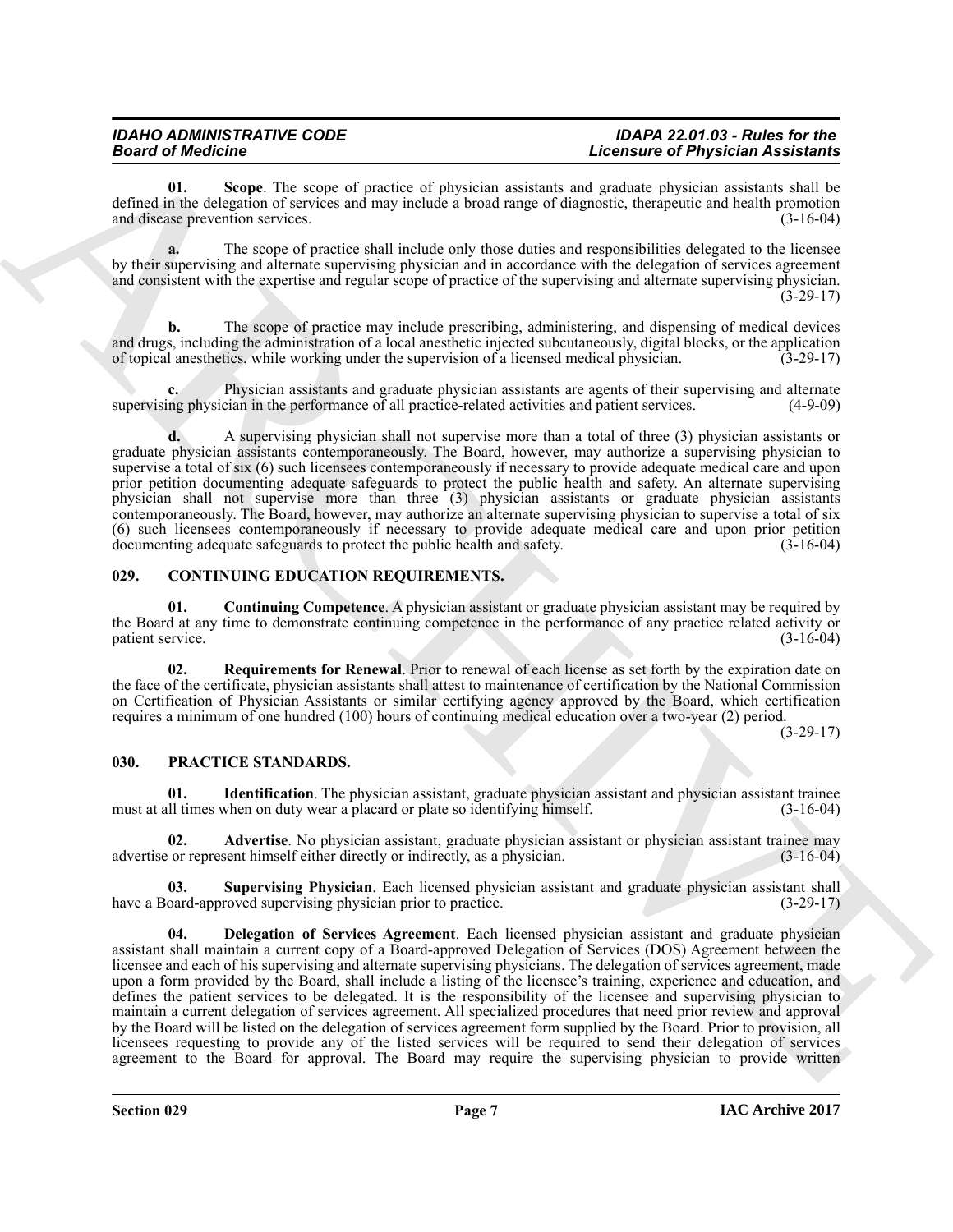**Example of the behavior and the transfer of the state of the state of the state of the state of the state of the state of the state of the state of the state of the state of the state of the state of the state of the sta** information, which will include his affidavit attesting to the licensee's qualifications and clinical abilities to perform the specific procedures listed in the delegation of services agreement. This agreement shall be sent to the Board and must be maintained on file at each practice location and at the address of record of the supervising and alternate supervising physician. The Committee will review this agreement in conjunction with and make recommendations to the Board. The Board may require such changes as needed to achieve compliance with this chapter and Title 54, Chapter 18, Idaho Code, and to safeguard the public. This agreement shall include: (3-29-17) Chapter 18, Idaho Code, and to safeguard the public. This agreement shall include:

**a.** Documentation of the licensee's education, training, and experience and a listing of the specific ervices which will be performed by the licensee: (4-9-09) patient services which will be performed by the licensee;

**b.** The specific locations and facilities in which the licensee will function; and  $(3-16-04)$ 

**c.** The written plans and methods to be used to ensure responsible direction and control of the is and patient services rendered by the licensee which shall provide for: (3-16-04) activities and patient services rendered by the licensee which shall provide for:

i. An on-site visit at least monthly; (3-19-99)

ii. Regularly scheduled conferences between the supervising physician and the licensee; (3-16-04)

iii. Periodic review of a representative sample of records and a periodic review of the patient services being provided by the licensee. This review shall also include an evaluation of adherence to the delegation of services agreement; (3-16-04) agreement;  $(3-16-04)$ 

iv. Availability of the supervising and alternate supervising physician to the licensee in person or by e and procedures for providing backup and supervision in emergency situations: and (4-9-09) telephone and procedures for providing backup and supervision in emergency situations; and

<span id="page-7-2"></span>v. Procedures for addressing situations outside the scope of practice of the licensee. (3-16-04)

**d.** The drug categories or specific legend drugs and controlled drugs, Schedule II through V that will be prescribed provided that the legend drugs and controlled drugs shall be consistent with the regular prescriptive practice of the supervising physician. (3-15-02) practice of the supervising physician.

**05. Notification of Change or Addition of Supervising or Alternate Supervising Physician**. A physician assistant or graduate physician assistant must notify the Board when adding, changing, or deleting a supervising physician or alternate supervising physician. Such notification shall include: (3-29-17) supervising physician or alternate supervising physician. Such notification shall include:

The name, business address and telephone number of the new or additional supervising private supervising physician(s);<br> $(3-29-17)$  $physician(s)$  or alternate supervising physician(s);

**b.** The name, business address, and telephone number of the physician assistant or graduate physician assistant; and  $(3-29-17)$ assistant; and  $(3-29-17)$ 

<span id="page-7-3"></span>**c.** Comply with the requirements of Subsection 030.04. (3-29-17)

**d.** All supervising physicians and alternate supervising physicians must comply with the requirements of IDAPA 22.01.04, "Rules of the Board of Medicine for Registration of Supervising and Directing Physicians."  $(3-29-17)$ 

**06. On-Site Review**. The Board, by and through its designated agents, is authorized to conduct on-site reviews of the activities of physician assistants or graduate physician assistants and the locations and facilities in which the licensees practice at such times as the Board deems necessary. (3-16-04) which the licensees practice at such times as the Board deems necessary.

#### <span id="page-7-1"></span><span id="page-7-0"></span>**031. PARTICIPATION IN DISASTER AND EMERGENCY CARE.**

A physician assistant or graduate physician assistant licensed in this state or licensed or authorized to practice in any other state of the United States or currently credentialed to practice by a federal employer who is responding to a need for patient services created by an emergency or a state or local disaster (not to be defined as an emergency situation which occurs in the place of one's employment) may render such patient services that they are able to provide without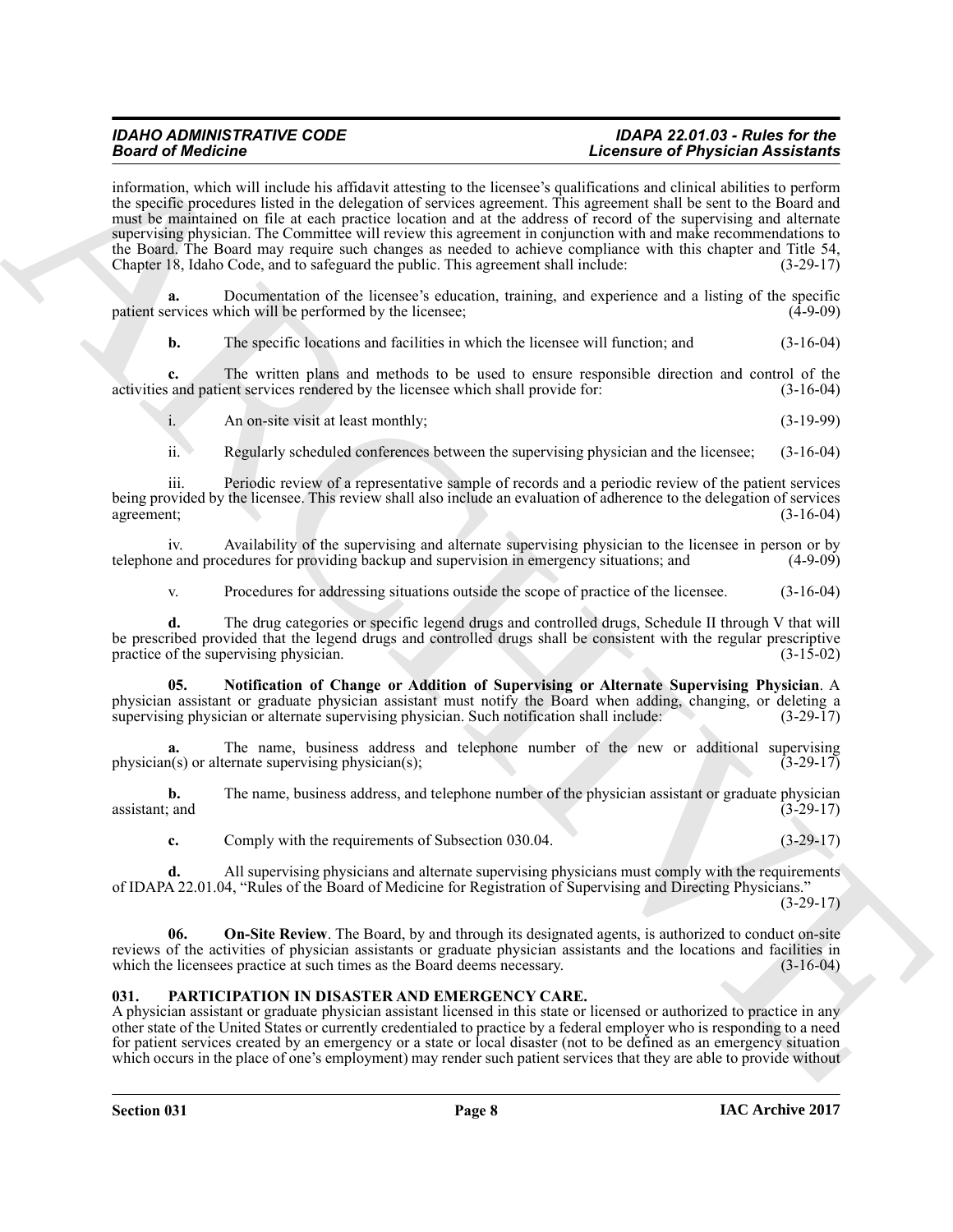supervision as it is defined in this chapter, or with such supervision as is available. Any physician who supervises a physician assistant or graduate physician assistant providing patient services in response to such an emergency or state or local disaster shall not be required to meet the requirements set forth in this chapter for a supervising physician.  $(3-16-04)$ 

#### <span id="page-8-0"></span>**032. -- 035. (RESERVED)**

#### <span id="page-8-2"></span><span id="page-8-1"></span>**036. GRADUATE PHYSICIAN ASSISTANT.**

<span id="page-8-3"></span>**01. Licensure Prior to Certification Examination -- Board Consideration**. Any person who has graduated from an approved program and meets all Idaho requirements, including achieving a college baccalaureate degree, but has not yet taken and passed the certification examination, may be considered by the Board for licensure as a graduate physician assistant for six (6) months when: (3-16-04) as a graduate physician assistant for six  $(6)$  months when:

An application for licensure as a graduate physician assistant has been submitted to the Board on the Board and payment of the prescribed fee.  $(3-16-04)$ forms supplied by the Board and payment of the prescribed fee.

**b.** The applicant shall submit to the Board, within ten (10) business days of receipt, a copy of acknowledgment of sitting for the national certification examination. The applicant shall also submit to the Board, within ten (10) business days of receipt. a copy of the national certification examination results. (4-9-0 within ten  $(10)$  business days of receipt, a copy of the national certification examination results.

**c.** After the graduate physician assistant has passed the certification examination, the Board must receive verification of national certification directly from the certifying entity. Once the verification is received by the Board, the graduate physician assistant's license will be converted to a permanent license and he may apply for prescribing authority pursuant to Section 042 of these rules. (3-16-04)

**d.** The applicant who has failed the certification examination one (1) time, may petition the Board for the extension of his graduate physician assistant license for an additional six (6) months. (3-16-04) a one-time extension of his graduate physician assistant license for an additional six (6) months.

**e.** If the graduate physician assistant fails to pass the certifying examination on two (2) separate occasions, the graduate physician assistant's license shall automatically be canceled upon receipt of the second failing certification examination score.

**f.** The graduate physician assistant applicant shall agree to execute an authorization for the release of information, attached to his application as Exhibit A, authorizing the Board or its designated agents, having information relevant to the application, including but not limited to the status of the certification examination, to release such information, as necessary to his supervising physician. (3-16-04) release such information, as necessary, to his supervising physician.

<span id="page-8-4"></span>**02. Licensure Prior to College Baccalaureate Degree -- Board Consideration**. Licensure as a graduate physician assistant may also be considered upon application made to the Board on forms supplied by the Board and payment of the prescribed fee when: Board and payment of the prescribed fee when:

Beautiful definition in a substitution of the substitution of the substitution of the substitution of the substitution of the substitution in a substitution of the substitution of the substitution in the substitution of t **a.** All application requirements have been met as set forth in Section 021, except receipt of documentation of a college baccalaureate degree. A college baccalaureate degree from a nationally accredited school with a curriculum approved by the United States Secretary of Education, the Council for Higher Education Accreditation, or both, or from a school accredited by another such agency approved by the Board shall be completed within five (5) years of initial licensure in Idaho;<br>(3-16-04) within five  $(5)$  years of initial licensure in Idaho;

**b.** A personal interview with the applicant or the supervising physician or both may be required and onducted by a designated member of the Board; and (3-16-04) will be conducted by a designated member of the  $\overline{B}$ oard; and

**c.** A plan shall be submitted with the application and shall be approved by the Board for the on of the college baccalaureate degree. (3-16-04) completion of the college baccalaureate degree.

<span id="page-8-5"></span>**03. No Prescribing Authority**. Graduate physician assistants shall not be entitled to issue any written or oral prescriptions unless granted an exemption by the Board. Application for an exemption must be in writing and accompany documentation of a minimum of five (5) years of recent practice in another state. (3-29-17) accompany documentation of a minimum of five (5) years of recent practice in another state.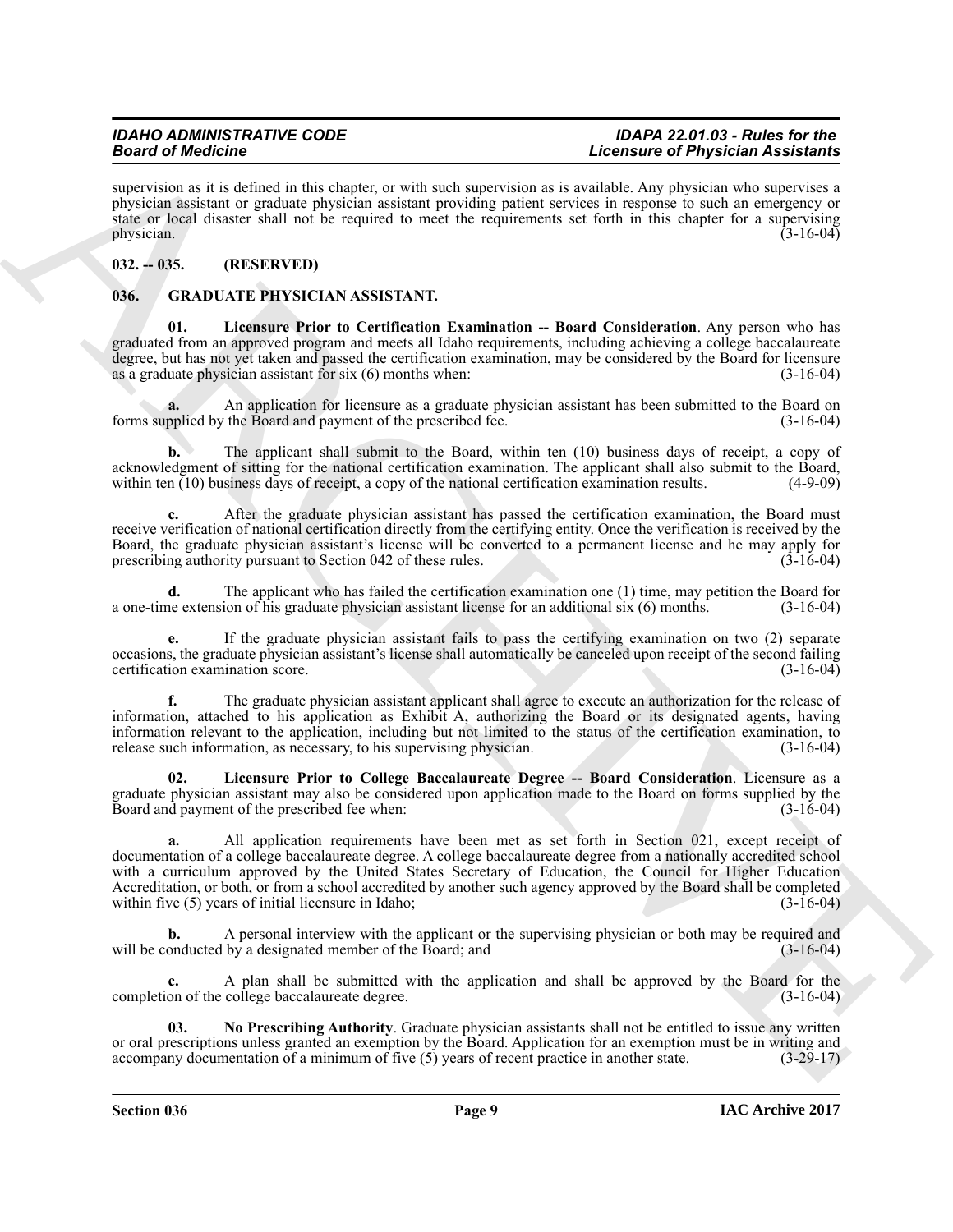<span id="page-9-5"></span>**04. Weekly Record Review**. Graduate physician assistants shall be required to have a weekly record v their supervising physician, unless subject to an exemption as granted in Subsection 036.03. (3-29-17) review by their supervising physician, unless subject to an exemption as granted in Subsection 036.03.

#### <span id="page-9-1"></span><span id="page-9-0"></span>**037. DISCIPLINARY PROCEEDINGS AND NOTIFICATION OF CHANGE.**

<span id="page-9-2"></span>**01. Discipline**. Every person licensed as a physician assistant or graduate physician assistant is subject to discipline pursuant to the procedures and powers established by and set forth in Section 54-1806A, Idaho Code and<br>(3-16-04) (3-16-04) the Administrative Procedures Act.

**Example of Physician Assistants**<br> **Example of Physician Assistants**<br> **Example 20**<br> **Example 20**<br> **Example 20**<br> **Example 20**<br> **Example 20**<br> **Example 20**<br> **Example 20**<br> **Example 20**<br> **Example 20**<br> **Example 20**<br> **Example 20 02. Grounds for Discipline**. In addition to the grounds for discipline set forth in Section 54-1814, Idaho Code and IDAPA 22.01.01, "Rules of the Board of Medicine for the Licensure to Practice Medicine and Surgery and Osteopathic Medicine and Surgery in Idaho," Section 101, persons licensed under these rules are subject to discipline upon the following grounds if that person: (3-16-04) to discipline upon the following grounds if that person:

<span id="page-9-3"></span>**a.** Held himself out, or permitted another to represent him, to be a licensed physician; (3-16-04)

**b.** Had in fact performed otherwise than at the discretion and under the supervision of a physician licensed by and registered with the Board; (3-16-04)

**c.** Performed a task or tasks beyond the scope of activities allowed by Section 028; (3-16-04)

**d.** Is a habitual or excessive user of intoxicants or drugs; (3-16-04)

**e.** Demonstrated manifest incapacity to carry out the functions of a physician assistant or graduate n assistant: (3-16-04) physician assistant;

**f.** Failed to have a Board-approved supervising physician prior to practice;  $(3-29-17)$ 

**g.** Failed to complete or maintain a current copy of the Board-approved delegation of services in as specified by Section 030; (3-29-17) agreement as specified by Section 030;

**h.** Aided or abetted a person not licensed in this state who directly or indirectly performs activities requiring a license; (3-16-04)

**i.** Failed to report to the Board any known act or omission of a licensee, applicant, or any other which violates any provision of these rules: or  $(3-16-04)$ person, which violates any provision of these rules; or (3-16-04)

**j.** Interfered with an investigation or disciplinary proceeding by willful misrepresentation of facts or by use of threats or harassment against any patient or witness to prevent them from providing evidence in a disciplinary proceeding investigation or other legal action. disciplinary proceeding, investigation or other legal action.

Failed to submit to the Board, within ten (10) business days of receipt, a copy of acknowledgment of sitting for the national certification examination, and failed to submit a copy of the national certification examination results within ten  $(10)$  business days of receipt.  $(4-9-09)$ examination results within ten  $(10)$  business days of receipt.

<span id="page-9-4"></span>**03. Notification of Change or Addition of Supervising or Alternate Supervising Physician**. A physician assistant or graduate physician assistant must notify the Board prior to changing supervising physicians or alternate supervising physicians or adding an additional supervising physician. Such notification shall include:

 $(3-29-17)$ 

**a.** The name, business address and telephone of the new or additional supervising physician or supervising physician(s); (3-16-04) alternate supervising physician(s);

**b.** The name, business address, and telephone number of the physician assistant or graduate physician assistant; and  $(3-16-04)$  $\alpha$  assistant; and  $(3-16-04)$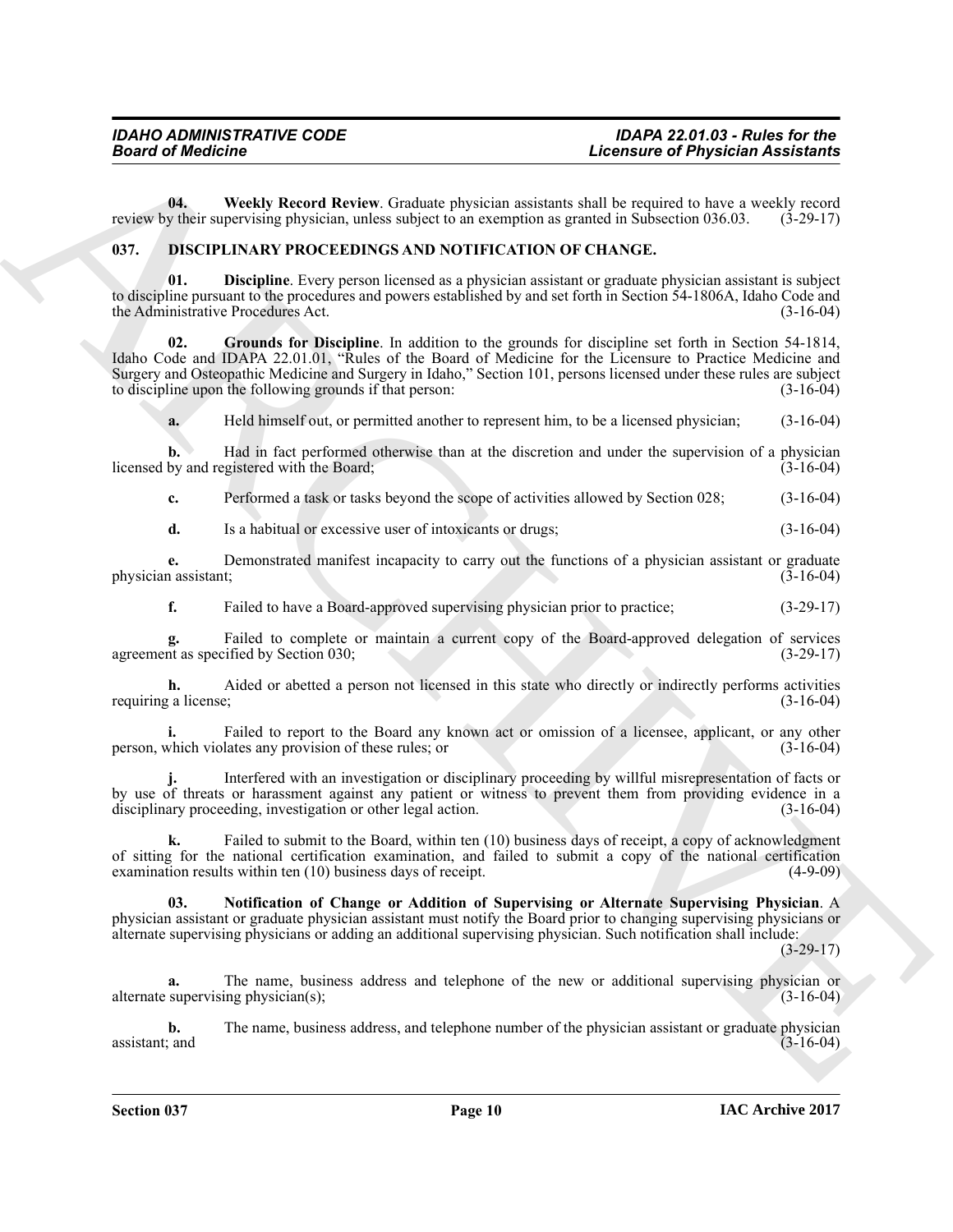**c.** Comply with the requirements of Subsection 030.03. (3-16-04)

**d.** All supervising physicians and alternate supervising physicians must comply with the requirements of IDAPA 22.01.04, "Rules of the Board of Medicine for Registration of Supervising and Directing Physicians." (3-16-04)

<span id="page-10-0"></span>**038. -- 040. (RESERVED)**

#### <span id="page-10-6"></span><span id="page-10-3"></span><span id="page-10-1"></span>**041. PHYSICIAN ASSISTANT TRAINEE.**

**Example of Physician Assistants of Subsering University of Physician Assistants<br>
Constant Assistant Constant Association Constant Association Constant Association (Constant Association Constant)<br>
(CID-APC) of the state o 01. Registration in Training**. Any person undergoing training at an approved program as a physician assistant must register with the Board as a trainee, and must comply with the rules as set forth herein. All applications for registration shall be made to the Board on forms supplied by the Board and include payment of the prescribed fee. All registrations shall be dependent upon the length of an approved program and shall be issued for a period of not more than two (2) years. All registrations shall expire on the expiration date printed on the face of the certificate and shall become invalid after that date. All applications for an extension of not more than two (2) years of current registration as a physician assistant trainee shall be made to the Board on forms supplied by the Board and include payment of the prescribed fee. (3-16-04) payment of the prescribed fee.

<span id="page-10-4"></span>**02. Approved Program**. Notwithstanding any other provision of these rules, a trainee may perform ervices when such services are rendered within the scope of an approved program. (7-1-93) patient services when such services are rendered within the scope of an approved program.

<span id="page-10-5"></span>**03**. **Registration Fees**. The nonrefundable fee for registration as physician assistant trainee shall be no more than one hundred dollars (\$100). The nonrefundable fee for a one (1) time extension of a current registration as physician assistant trainee shall be no more than one hundred dollars (\$100). (4-9-09)

#### <span id="page-10-7"></span><span id="page-10-2"></span>**042. PRESCRIPTION WRITING.**

<span id="page-10-9"></span>**01. Approval and Authorization Required**. A physician assistant may issue written or oral prescriptions for legend drugs and controlled drugs, Schedule II through V only in accordance with approval and authorization granted by the Board and in accordance with the current delegation of services agreement and shall be consistent with the regular prescriptive practice of the supervising or alternate supervising physician.

<span id="page-10-8"></span>**02. Application**. A physician assistant who wishes to apply for prescription writing authority shall submit to the Board an application for such purpose on forms supplied by the Board. In addition to the information contained in the general application for physician assistant approval, the application for prescription writing authority shall include the following information: (3-16-04) (3-16-04)

Documentation of all pharmacology course content completed, the length and whether a passing ed (at least thirty (30) hours). grade was achieved (at least thirty  $(30)$  hours).

**b.** A statement of the frequency with which the supervising physician will review prescriptions written or issued. (3-16-04) (3-16-04)

**c.** A signed affidavit from the supervising physician certifying that, in the opinion of the supervising physician, the physician assistant is qualified to prescribe the drugs for which the physician assistant is seeking approval and authorization. (3-16-04) approval and authorization.

**d.** The physician assistant to be authorized to prescribe Schedule II through V drugs shall be d with the Federal Drug Enforcement Administration and the Idaho Board of Pharmacy. (3-15-02) registered with the Federal Drug Enforcement Administration and the Idaho Board of Pharmacy.

**Prescription Forms**. Prescription forms used by the physician assistant must be printed with the name, address, and telephone number of the physician assistant and of the supervising physician. A physician assistant shall not write prescriptions or complete or issue prescription blanks previously signed by any physician. (3-16-04)

<span id="page-10-11"></span><span id="page-10-10"></span>**04. Record Keeping**. The physician assistant shall maintain accurate records, accounting for all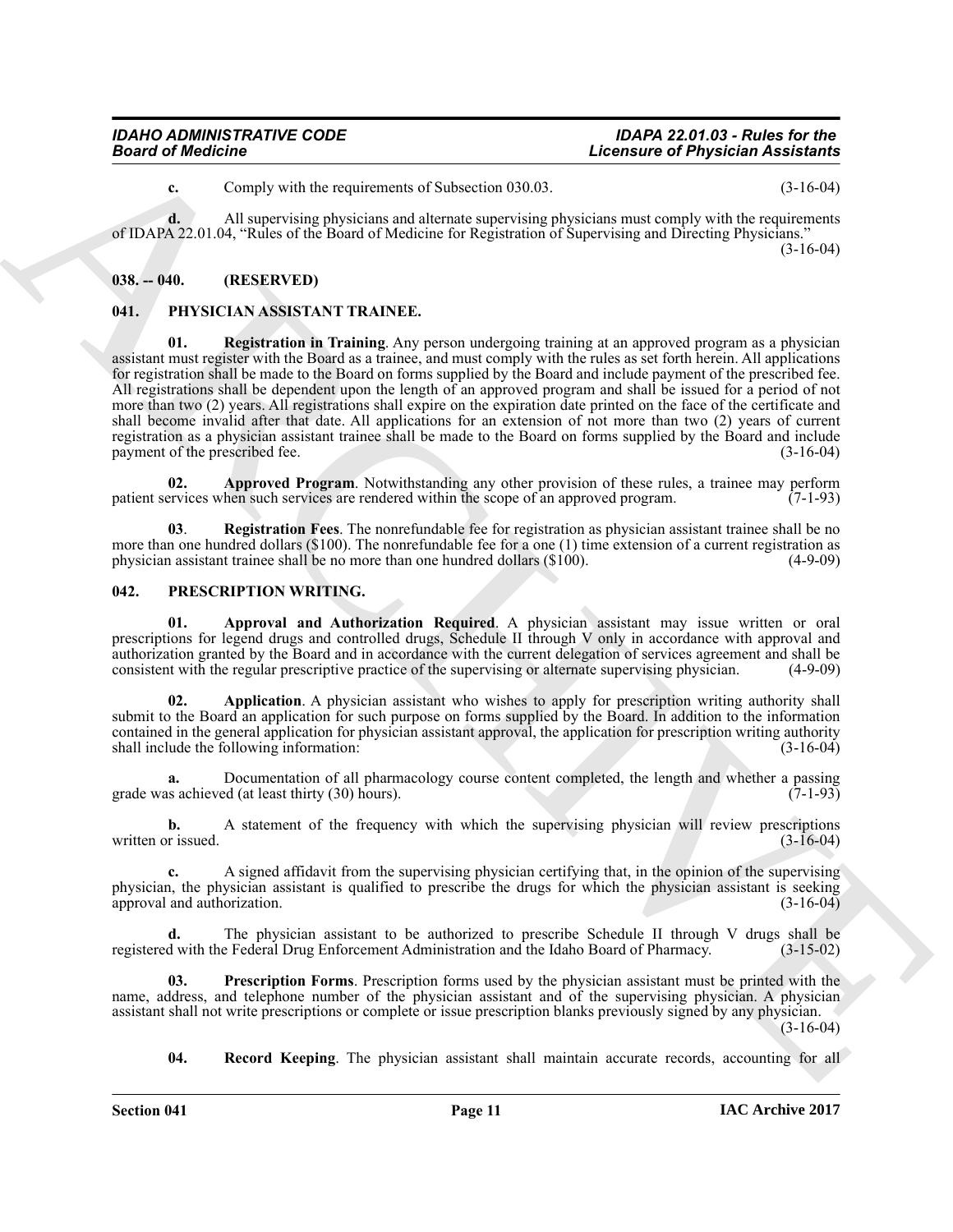<span id="page-11-8"></span>prescriptions issued and medication delivered. (3-16-04)

**05. Pharmaceutical Samples**. The physician assistant who has prescriptive authority may request, receive, sign for and distribute professional samples of drugs and devices in accordance with his current delegation of services agreement and consistent with the regular prescriptive practice of the supervising physician. services agreement and consistent with the regular prescriptive practice of the supervising physician.

<span id="page-11-9"></span>**06. Prescriber Drug Outlet**. The physician assistant who has prescriptive authority may dispense prescriptive drugs or devices directly to patients under the direction of the supervising physician and in accordance<br>with IDAPA 27.01.01, "Rules of the Idaho State Board of Pharmacy." (3-20-14) with IDAPA 27.01.01, "Rules of the Idaho State Board of Pharmacy."

<span id="page-11-7"></span>**07. Controlled Substances for Office Use**. The physician assistant who has prescriptive authority may order controlled substances for office use or distribution in accordance with the regulations of the Drug Enforcement<br>Administration and the Idaho Board of Pharmacy and under the direction of the supervising physician. (3-Administration and the Idaho Board of Pharmacy and under the direction of the supervising physician.

#### <span id="page-11-0"></span>**043. -- 050. (RESERVED)**

## <span id="page-11-2"></span><span id="page-11-1"></span>**051. FEES -- LICENSE ISSUANCE, RENEWAL, CANCELLATION AND REINSTATEMENT.**

All licenses to practice as a physician assistant or graduate physician assistant shall be issued for a period of not more than five (5) years. All licenses shall expire on the expiration date printed on the face of the certificate and shall become invalid after that date unless renewed. The Board shall collect a fee for each renewal year. The failure of any person to renew his license shall not deprive such person of the right to renewal, except as provided for herein and Title 67, Chapter 52, Idaho Code. All Fees are nonrefundable. (3-27-13)

<span id="page-11-6"></span>**01. Licensure Fee**. The fee for initial licensure shall be no more than two hundred fifty dollars (\$250) for a physician assistant and graduate physician assistant. (4-9-09)

**02.** License Renewal Fee. The Board shall collect a fee of no more than one hundred fifty dollars or each renewal year of a license.  $(150)$  for each renewal year of a license.

#### <span id="page-11-5"></span><span id="page-11-4"></span>**03. License Cancellation**. (3-16-04)

**Example of Physician Assistance**<br> **Lecturing Consideration** (Lecturing Consideration Consideration Consideration Consideration (Letter)<br>
ARCHIVES CONSIDERATION (Letter) and the consideration of the specific properties an **a.** Failure to renew a license to practice as a physician assistant and pay the renewal fee shall cause the license to be canceled. However, such license can be renewed up to two (2) years following cancellation by payment of past renewal fees, plus a penalty fee of fifty dollars (\$50). After two (2) years, an initial application for licensure with payment of the appropriate fee shall be filed with the Board. In addition, the Board may require evidence of an educational update and close supervision to assure safe and qualified performance. (4-9-09) educational update and close supervision to assure safe and qualified performance.

**b.** Failure to renew a license to practice as a graduate physician assistant and pay the renewal fee shall cause the license to be canceled. However, such license can be renewed up to six (6) months following cancellation by payment of the past renewal fee, plus a penalty fee of no more than one hundred dollars (\$100). After six (6) months, an original application for licensure with payment of the appropriate fee shall be filed with the Board.

 $(4-9-09)$ 

#### <span id="page-11-3"></span>**04. Inactive License**. (3-16-04)

**a.** A person holding a current license issued by the Board to practice as a physician assistant may be issued, upon written application provided by the Board and payment of required fees to the Board, an inactive license on the condition that he will not engage in the provision of patient services as a physician assistant in this state. An initial inactive license fee of no more than one hundred fifty dollars (\$150) shall be collected by the Board. (3-16-04)

**b.** Inactive licenses shall be issued for a period of not more than five (5) years and such licenses shall be renewed upon payment of an inactive license renewal fee of no more than one hundred dollars (\$100) for each renewal year. The inactive license certificate shall set forth its date of expiration. (3-16-04) renewal year. The inactive license certificate shall set forth its date of expiration.

**c.** An inactive license may be converted to an active license to practice as a physician assistant upon written application and payment of required conversion fees of no more than one hundred fifty dollars (\$150) to the Board. The applicant must account for the time during which an inactive license was held and document continuing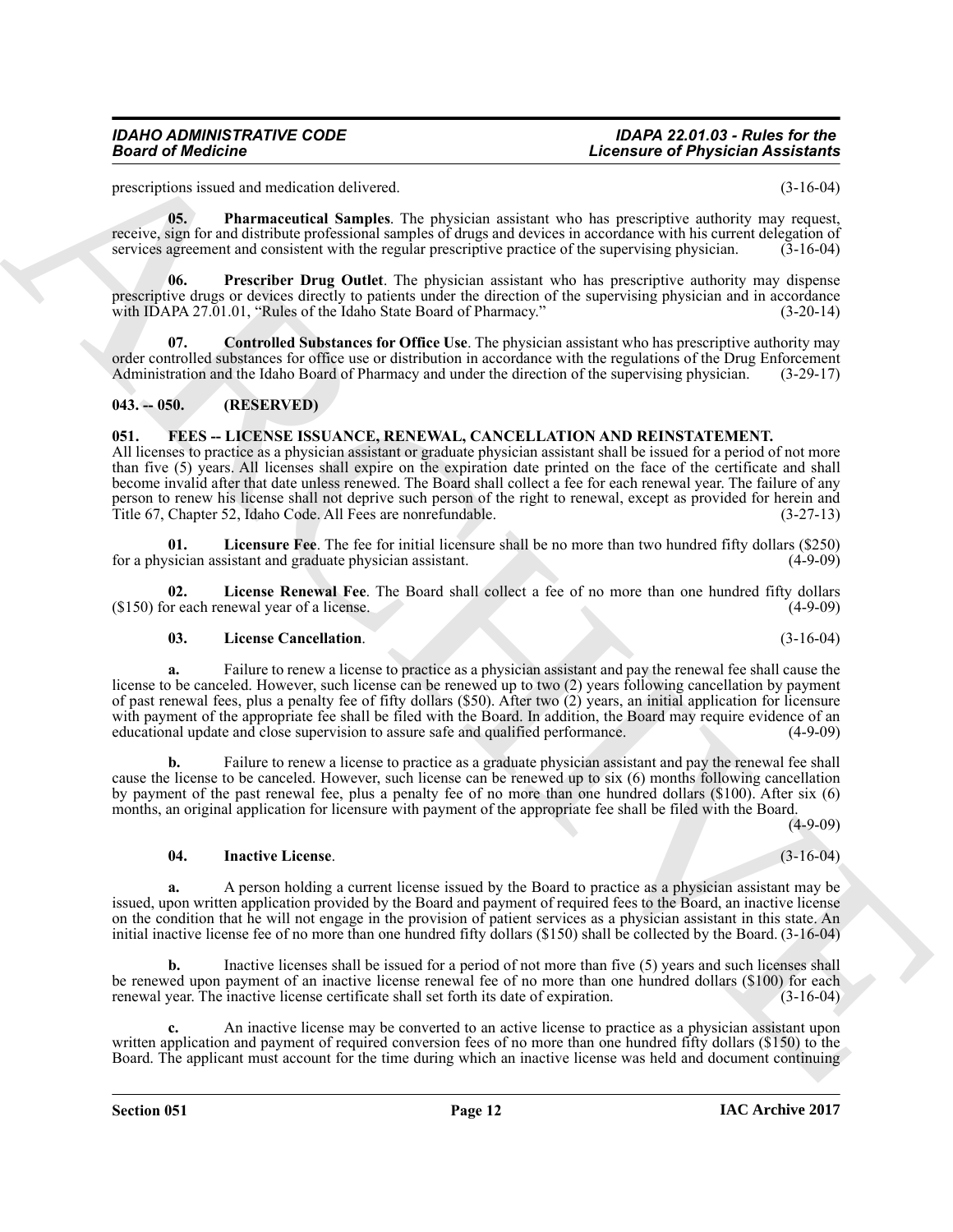competence. The Board may, in its discretion, require a personal interview to evaluate the applicant's qualifications. In addition, the Board may require evidence of an educational update and close supervision to assure safe and qualified performance. (3-16-04) qualified performance.

#### <span id="page-12-5"></span>**05. Volunteer License**. (4-9-09)

**Solution** of the best control of the control of the control of the control of the control of the control of the control of the control of the control of the control of the control of the control of the control of the con **a.** License. Upon completion of an application and verification of qualifications, the Board may issue a volunteer license to a physician assistant who is retired from active practice for the purpose of providing physician assistant service to people who, due to age, infirmity, handicap, indigence or disability, are unable to receive regular medical treatment. (4-9-09)

**b.** Retired Defined. A physician assistant previously holding a license to practice as a physician assistant in Idaho or another state shall be considered retired if, prior to the date of the application for a volunteer's license, he has:

i. Allowed his license with active status to expire with the intent of ceasing active practice as a physician assistant for remuneration; or (4-9-09)

ii. Converted his active license to an inactive status with the intention of ceasing to actively practice physician assistant for remuneration; or

iii. Converted his license with active or inactive status to a license with retirement or similar status that proscribed the active practice as a physician assistant.

**c.** Eligibility. A physician assistant whose license has been restricted, suspended, revoked surrendered, resigned, converted, allowed to lapse or expire as the result of disciplinary action or in lieu of disciplinary action shall not be eligible for a volunteer license. The volunteer license cannot be converted to a license with active inactive or temporary status. (4-9-09) with active, inactive or temporary status.

**d.** Application. The application for a volunteer license shall include the requirements listed in Section 021 of these rules, except for the certification requirement in Subsection 021.04 of these rules. In addition, the application shall include the following: (3-29-17) application shall include the following:

i. Verification that the applicant held an active physician assistant license in good standing in Idaho or tate within five (5) years of the date of application for a volunteer license. (4-9-09) another state within five  $(5)$  years of the date of application for a volunteer license.

ii. The Board may at its discretion issue a volunteer license to a physician assistant who has not held an active license in good standing for greater than five  $(5)$  years if the applicant has completed an examination acceptable to the Board that demonstrates the applicant possesses the knowledge and skills required to practice as a physician assistant.

<span id="page-12-4"></span>**06. Temporary Licensure Fee**. The fee for temporary licensure, which may be prorated pursuant to Section 54-1808, Idaho Code, shall be no more than one hundred eighty dollars (\$180). (3-27-13)

#### <span id="page-12-0"></span>**052. EFFECTIVE DATE.**

These rules shall be effective May 5, 1982. Prescriptive privileges and further amendments effective March 24, 1989. Protocols and further amendments shall be effective after March 30, 1992. Amendments providing graduate physician's assistant registration effective April 2, 1993. (7-1-93)

#### <span id="page-12-3"></span><span id="page-12-1"></span>**053. DELEGATION OF SERVICES AGREEMENT.**

Within one hundred twenty (120) days of the effective date of these rules, all currently licensed physician assistants and graduate physician assistants shall have a written delegation of services agreement as specified in Section 030 of these rules. (3-16-04) these rules.  $(3-16-04)$ 

<span id="page-12-2"></span>**054. -- 999. (RESERVED)**